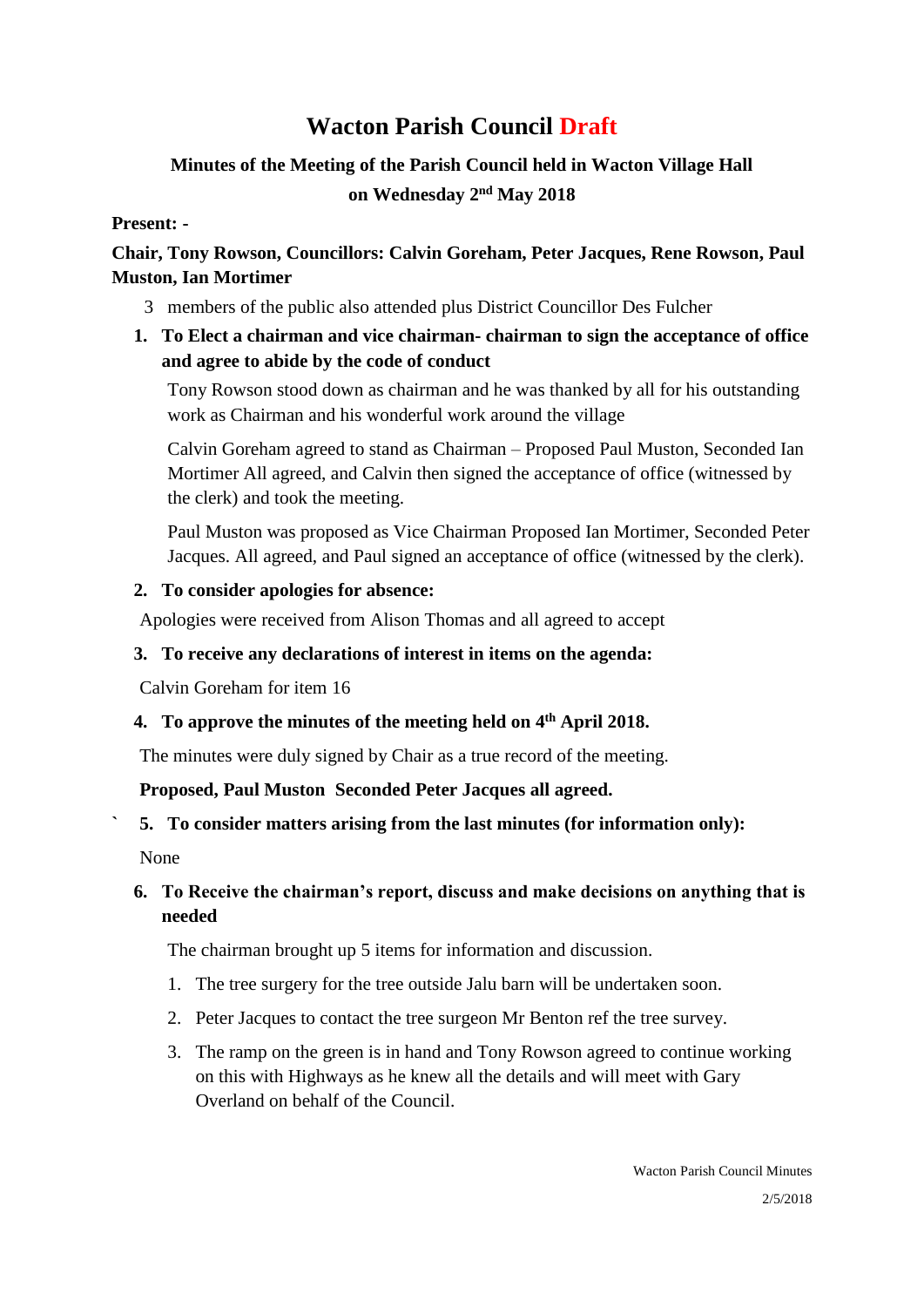- 4. The finger posts have been replaced with slightly different ones by South Norfolk District Council.
- 5. A parishioner reported to him that the Hunt hounds again have soiled the area at Hill road and it was left in a dreadful mess

#### **Proposed Paul Muston Seconded Peter Jacques all agreed**

#### **7. To receive reports from the County Councillors:**

. County Councillor Alison Thomas gave her report on the following issue.

Alison made comment by email that she hoped that the issues of flooding around Wash lane had been dealt with as she had contacted the Managing Director of Anglian Water personally to ensure it was dealt with very quickly

#### **8. To receive a report from the District Councillor:**

Des Fulcher then gave his report and the points are detailed below

The new residents parking scheme had been started by South Norfolk Council

A new Toddler Group had started at Long Stratton Village Hall on a Thursday

A briefing session for the proposed new Long Stratton development was planned and clerks would be emailed the details.

The Community Action fund is open till the  $31<sup>st</sup>$  May should any councils wish to apply for funding.

The Early Help Dementia scheme that will de delivered by South Norfolk Council again is being held at Netherton House in Long Stratton on the 21st May.

South Norfolk on Show is on Sunday  $1<sup>st</sup>$  July all welcome.

Ping table tennis England are running a scheme were outdoor table tennis tables will we funded for local councils and is running for 12 weeks.

Lloyds bank mobile branch will be visiting Long Stratton on Tuesdays on the car park the Co-op in Long Stratton.

Various community events will be hosted by South Norfolk Council with the first being held at the Bird in Hand Wreningham on the 31<sup>st</sup> May

## **9. To receive the Footpath wardens report and to agree on a decision to an email that was recently sent to all councillors electronically.**

The footpath warden gave her usual detailed report and reported that she was disappointed that Highways had not yet got to grips with local issues or the reported ones recently. The footpath warden also requested that herself and Peter Jacques would like to put a letter together regarding a recent issue in the parish. All agreed that this could happen.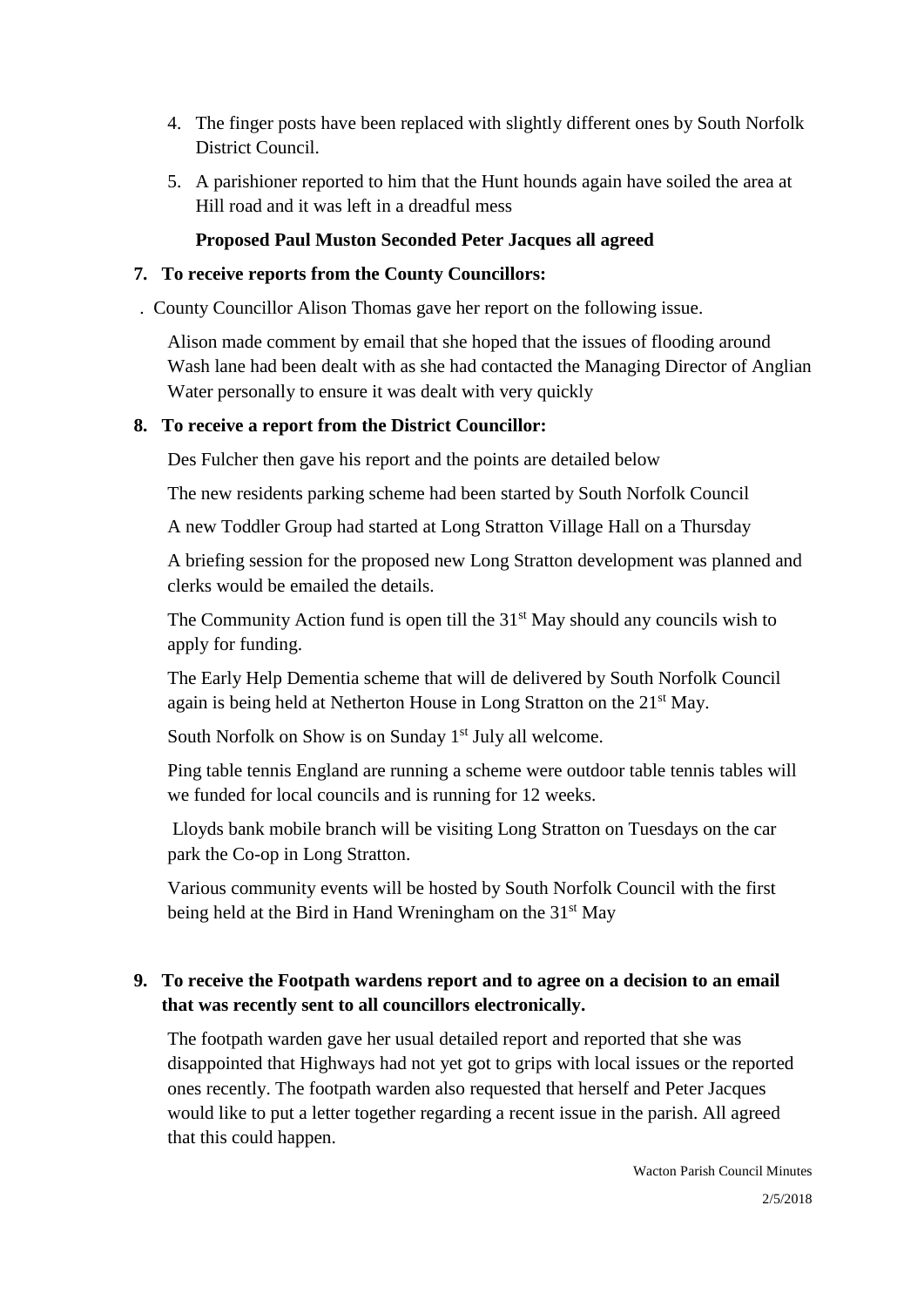#### **10. To Receive a report from the Tree Warden:**

Peter Jacques reported that there was new information regarding Dutch elm disease and that three types of Elm Trees were not affected. Peter also reported that the Ash trees affected by Ash Die-back could be replaced by Elm Trees.

#### **11. To discuss the recent flooding issues on Wash Lane**

Paul Muston gave his report on this issue and after a long debate with parishioners raising several points on the flooding issues in the parish it was agreed that Paul Muston would continue to monitor this issue and report to Highways with the help of the clerk all issues raised. **All Agreed**

#### **12. To receive a report from the Village Hall Committee:**

Calvin Goreham reported that the new Hand rail at the village hall was nearly finished.

## **13. To discuss The Social Club holding a Royal wedding event on the Village Green on the 19th May**

The event had been cancelled but the parish council would have been happy to accommodate the event.

#### **14. To consider and Planning Applications:**

The following planning applications were considered, and comments made

#### **2018/0871 No comment made**

#### **15. Correspondence**

Local Council Public Advisory Service had sent many emails to the clerk on data Protection and other matters.

The clerk also reported that he had received emails on the following items

Long Stratton new development briefing

Email ref the new finger posts.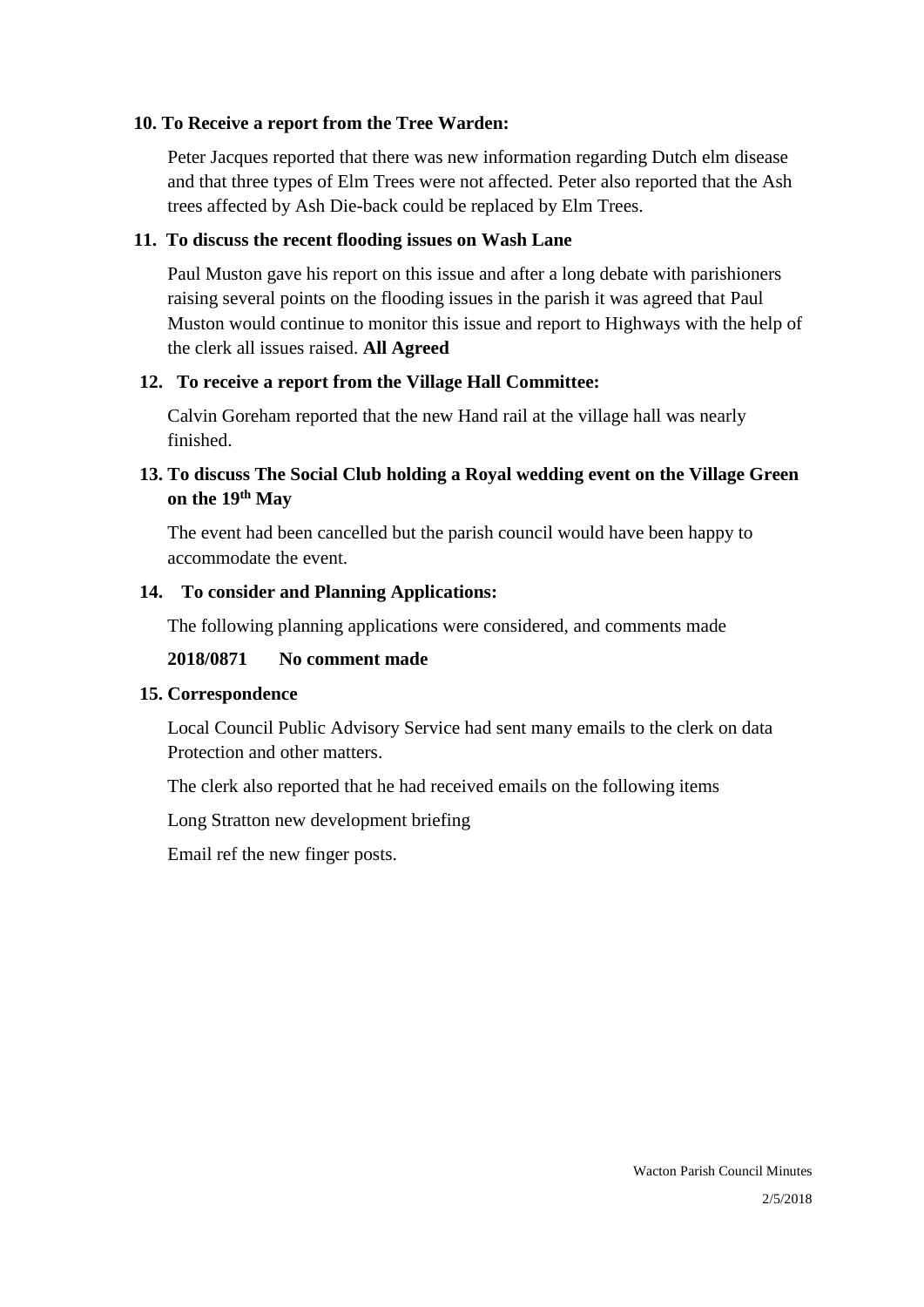#### **16. Authorisation of Cheques:**

• Cheques were authorised as follows:

| Parish Clerk salary and expenses                | £385.47 |
|-------------------------------------------------|---------|
| Calvin Goreham for stationery                   | £43.98  |
| <b>Excite Solutions for Grounds maintenance</b> | £180.00 |

Cheques agreed and signed and detailed on the accounts.

The clerk also commented that the first Precept payment had been received as well as the Council tax support grant.

Calvin Goreham would look to contact Barclays bank regarding getting the new mandate forms that are needed.

#### **17. To receive the Accounts for the year end 31st March**

The clerk reported that he still needed one more bank statement to complete these and Calvin Goreham agreed to get the relevant bank statements for the clerk.

#### **18. To adopt the following documents**

- **New Standing Orders**
- **Financial Regulations**
- **General Risk assessment.**

**Proposed Paul Muston, Seconded Calvin Goreham all agreed** 

#### **19. To discuss the following issues regarding the playing field**

• To discuss levelling the playing field

A discussion ensued on this as a resident had asked if the playing field could be levelled as they felt it was dangerous to walk on especially with the mole hills too. After the discussion the following was agreed.

Paul Muston to look at getting quotes to get the moles removed and then look at getting quotes for levelling the playing field before the final decision was made by the council.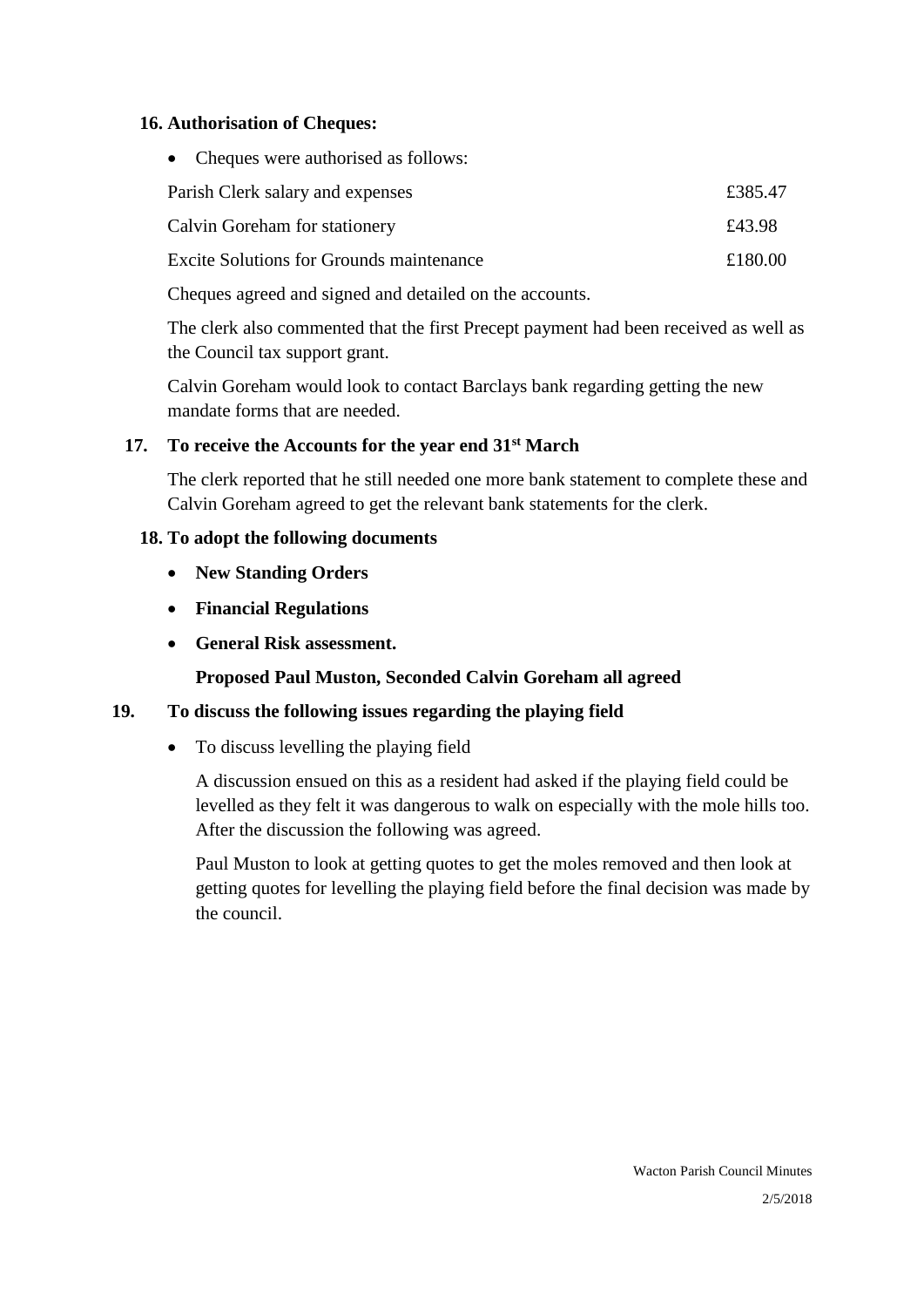#### **20. To receive reports and discuss any on-going matters: -**

#### a. **The Woodland Project Review:**

Grant Application has been finished and signed off by the clerk and has been submitted by post to the Lottery Fund and the decision will come in 12 weeks.

Peter Jacques then made comment that the students from Long Stratton High School had attended the project and had done good work on the third glade. He also reported that john Pyle and his assistant (who took notes) had also attended the project,

Finally, Peter asked if we knew what the outcome of the Tesco grant scheme was known yet, but comment was made that the least we would get would be £1000 by Paul Muston and that the scheme was now closed for this round.

#### **21 . Matters raised by councillors and members of the public (for information only)**

Many matters were raised and are listed below

- A parishioner raised the issue of the Long Stratton development briefing and that he was shocked to find the lack of information people had provided on show and that the venues had shut early.
- Parking on the green was then brought up and a discussion ensued with many people putting their points across it was then agreed that Paul Muston would investigate this issue and report back to the council.
- The hedging in the village at the far end of Victoria Cottage was then discussed and it was agreed that this would also be investigated asap.
- The agreed land sale to John Shave was going through and the £600 had been paid to the solicitors and would be sent to the Parish Council by them.
- The deeds from the Duke of Norfolk are lodged at Jakemans of Diss for Wacton Parish Council
- The drain at the top of Hall Lane/Sallow Lane was causing issues and it was agreed to report this to Highways asap.
- It was agreed that the meeting times would be put back to 7.30pm.

#### **22. To discuss Parish Speed Watch Group:**

The group was now in place and would undertake their work and report to the council with their findings. It was also agreed that the clerk would work with Tony Rowson to download the SAM machine and submit the details to the police.